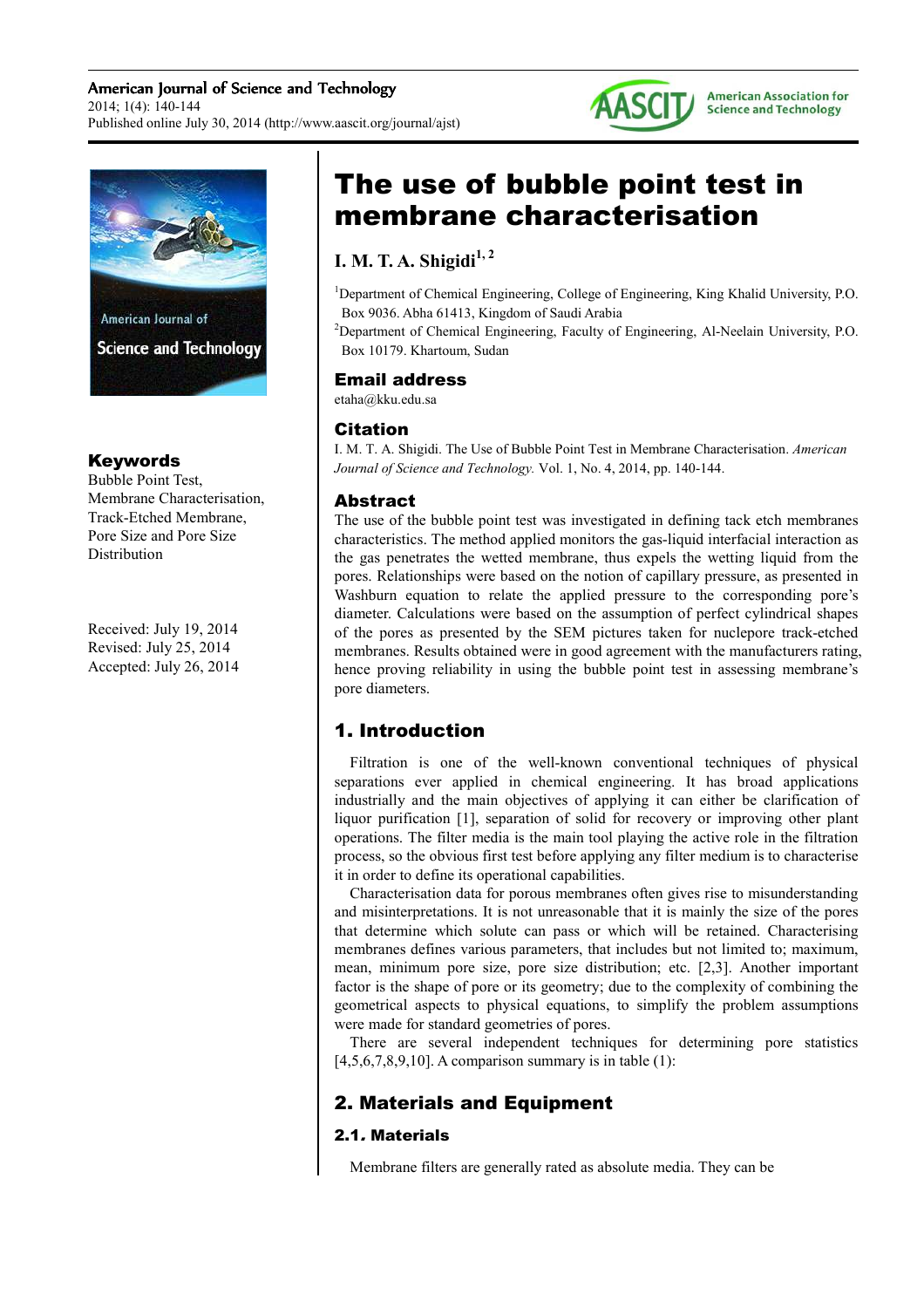manufactured of various polymeric materials, metals and ceramics. Nominal media includes filters made of glass fibres, polymeric fibres, discrete particles (diatomaceous earth), ceramics, etc. [11]. However, even absolute media can be considered absolute only within a finite time span because of the possibility of various damage occurrence.

Figure 1 shows a scanning electron micrograph of the surface of nuclepore track etched membranes. This membrane has nearly perfect round cylindrical pores, more or less normal to the surface of the membrane, with even random pore dispersion over the surface. Track etched membranes are absolute and are commercially available in thin films of poly-carbonate and polyester. They are manufactured in a two steps; nuclear track and etch process[10].

- In the first step, thin plastic film is exposed to ionising radiation forming damage tracks.
- In the second step, the tracks are preferentially etched out into pores by a strong alkaline solution.

| Table 1. advantages and disadvantages of various membrane characterising techniques. |  |  |
|--------------------------------------------------------------------------------------|--|--|
|--------------------------------------------------------------------------------------|--|--|

| No. | Monitoring<br>Technique | Advantages                                                          | <b>Disadvantages</b>                                                                                               |
|-----|-------------------------|---------------------------------------------------------------------|--------------------------------------------------------------------------------------------------------------------|
|     | Particle counting       | Continuous on-line measurements, measures<br>several size ranges    | High cost, indirect measurement of membrane integrity, may require<br>several sensors for large scale applications |
|     | Particle monitoring     | Continuous on-line measurement, low cost                            | Does not count particle size ranges, may require several sensors for<br>large scale applications                   |
|     | Turbidity monitoring    | Extensive water industry applications, low cost                     | Not sensitive at low turbidity, indirect method for monitoring integrity                                           |
|     | Air-pressure testing    | Built into membrane system, direct measuring<br>method of integrity | Not a continuous monitoring system                                                                                 |
|     | Bubble point testing    | Direct monitoring method for integrity                              | Must be conducted manually, labour intensive for large plants                                                      |
|     | Sonic sensors           | Direct method, quick and easy to use                                | Not continuous, labour intensive for large scales.                                                                 |



*Figure (1). Nuclepore track-etch membrane filters* 

#### 2.2. POROMETERS

Many equipment have been developed and modified for characterising and measuring the integrity of microfiltration membranes; among those the Coulter Porometer manufactured by Coulter Electronics Ltd, and the PMI Porometer from Porous Material Inc., USA. Both equipment have the same operating principles whereas during experiments the sample is wetted using Gal-wick wetting agent manufactured by Porous Material Inc., USA.

#### 2.3. Experimental Procedure

The porometer is based on the principles of capillary rise. When a capillary tube is immersed in a liquid, because of the surface tension of the liquid, the liquid is drawn up the capillary until equilibrium is established with the force of gravity [12,13,14]

The equilibrium condition can be expressed in the Washburn equation presented in the formula:

$$
P = \frac{4\gamma \cos \theta}{D} \tag{1}
$$

where *P* is the pressure, *D* diameter of capillary or pore, *θ* is the contact angle between the liquid and capillary wall and  $\gamma$  is the surface tension of the liquid.

If the liquid wets the capillary it has zero contact angle [15,16,17], therefore  $\cos\theta$  can be assumed to unity, thus the equation becomes:

$$
r = \frac{\gamma}{P} \tag{2}
$$

The operating mechanism depends on exposing the wetted sample to an incrementally increasing pressure applied by compressed air source. While the pressure is increasing, it reaches a point where it is enough to overcome the surface tension of the liquid in the largest pore [18,19,20]. The liquid is then rejected from the pore. Simultaneous measurements of pressure and flow are taken and when airflow and the pressure becomes linear all the pores are then opened.



*Figure (2). Schematic diagram of Porometer Chamber*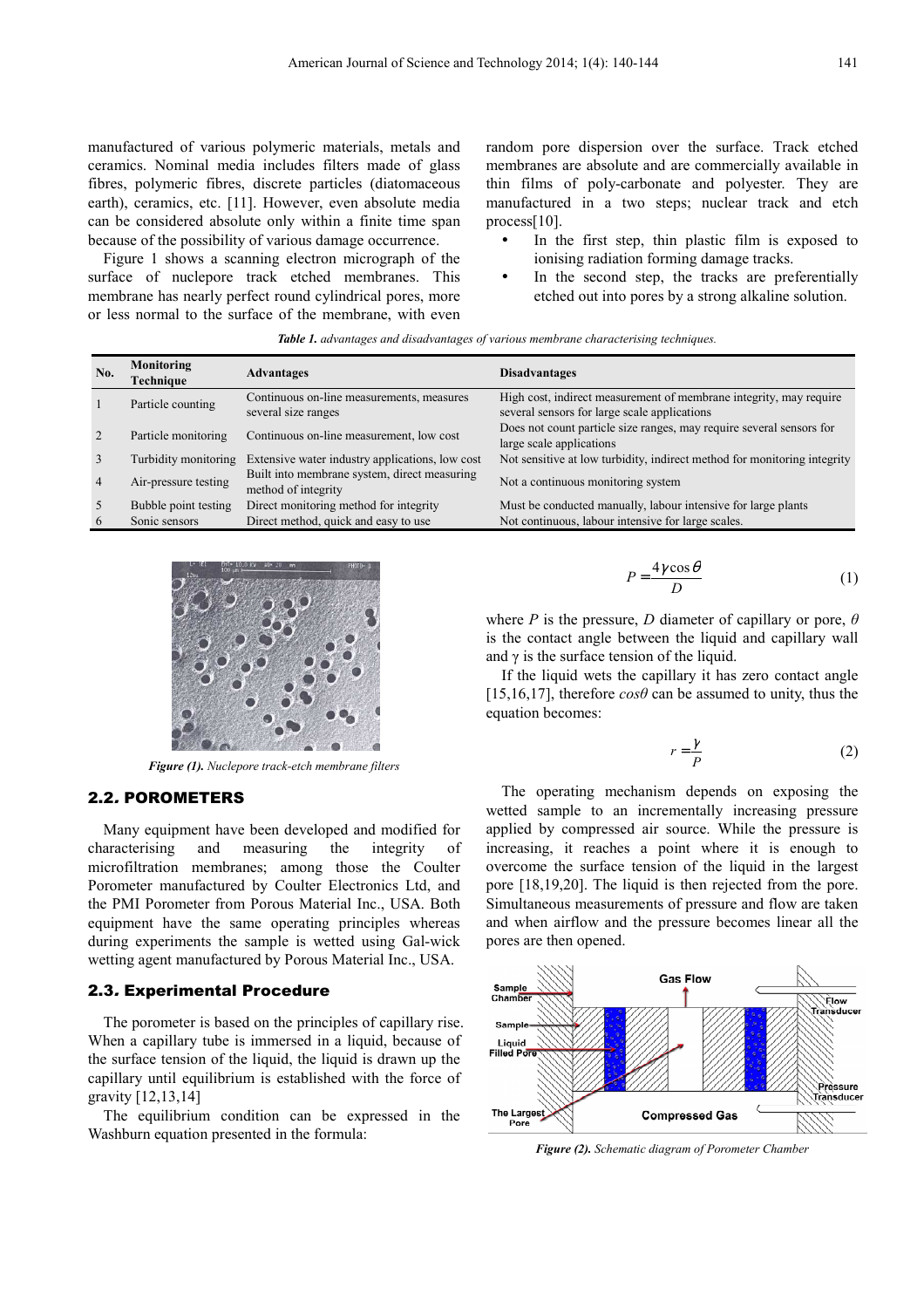The porometer monitors both pressure and flow and records these in a pressure versus flow graph for wet and dry samples figure (3). The dry data curves are determined after all the liquid has been expelled from the pores. These dry curves become the reference for calculating the pore distribution. A percentage flow distribution is calculated from the difference between wet and dry curves. If the flow is proportional to the pore area, the flow distribution can be described in terms of the pore area percentage. Assuming constant pore length, then the area distribution data will be equivalent to those of the volume distribution [21]. The square root of the area/volume values, we obtain the number distribution. Mean flow pores size (MFP) is calculated from the pressure at which the wet flow is half of the dry flow. The maximum and the minimum pore sizes are determined from the bubble point and from the point where wet and dry curves are converge.

### 3. Results and Discussion

Different Nuclepore track etched membranes with pore sizes of 5  $\mu$ m, 12  $\mu$ m, 1  $\mu$ m, 0.8  $\mu$ m and 0.2  $\mu$ m were tested. A set of results for various pore size diameter samples are presented in the next section, before summarising the results obtained for the other pore size diameters.

Figure (3) represents a sample investigation for wet flow and dry flow for a 0.8 µm rated membrane. The half dry curve is manually calculated from the results obtained. The wet curve starts with the bubble point, which is the pore with maximum pore diameter of 1.99  $\mu$ m available within the tested sample. Even though the number of pores with this diameter is considerably low giving that it only contributes to 0.17% of the air flow obtained through the tested sample, it still plays a significant role within the separation process. Such pores usually exist as a result of multiple bombardment of the same location by the activated elements as specified earlier. The increase in pressure after reaching the bubble point results in detecting more pores with smaller diameters. The flow detected at each applied pressure is always proportional to the number of pores within that particular diameter, in other words, it has been noticed from the shape of the graph the majority of pores within the tested sample are detectable with pressure between 0.45 and 0.65 bar and the results show a mean pore size for 1.14 µm. Further increase in pressure will expel more liquid and thus detect more pore diameters; this process continues till all the pores are emptied, the minimum pore detected in this case was 0.71 µm. At pressure higher than 0.8 bar the relationship between pressure and air flow is linear.



*Figure (3). Wet and Dry curve for a 0.8µm membrane* 

The dry curve is then produced from the dried sample using the same principle of the wet curve. The tested sample was exposed to higher pressures to ensure complete drying by reducing the limits for the minimum pore within the sample. Figure (3) shows that the pressure applied are a linear relation with the flow obtained during the dry run; that the existence of any liquid remaining within the sample reduces the linearity. The calculated half dry curve intersects with the wet curve giving the pressure required to detect the mean flow pore size of the tested sample.

The intersection of the wet curve with the dry curve occurs when all the pores are emptied, that is when the relation between the pressures applied and the flow detected became linear and the intersecting point represents the minimum pore size detected, for the 0.8 µm sample it was found to be 0.55  $\mu$ m. After all the pores are empty, increasing the pressure will result in an increase of gas flow without detecting any more pores as the sample will be dry at that stage, which occurs when the wet curve meets the dry curve.



*Figure (4). Pressure vs. pore diameter for 12µm membrane sample*

Figure (4) shows the relation between the detected diameters and the applied pressure for 12µm membrane sample. This relation is governed by equation (1) and it shows the inverse proportionality between the applied pressure and the corresponding detected pores.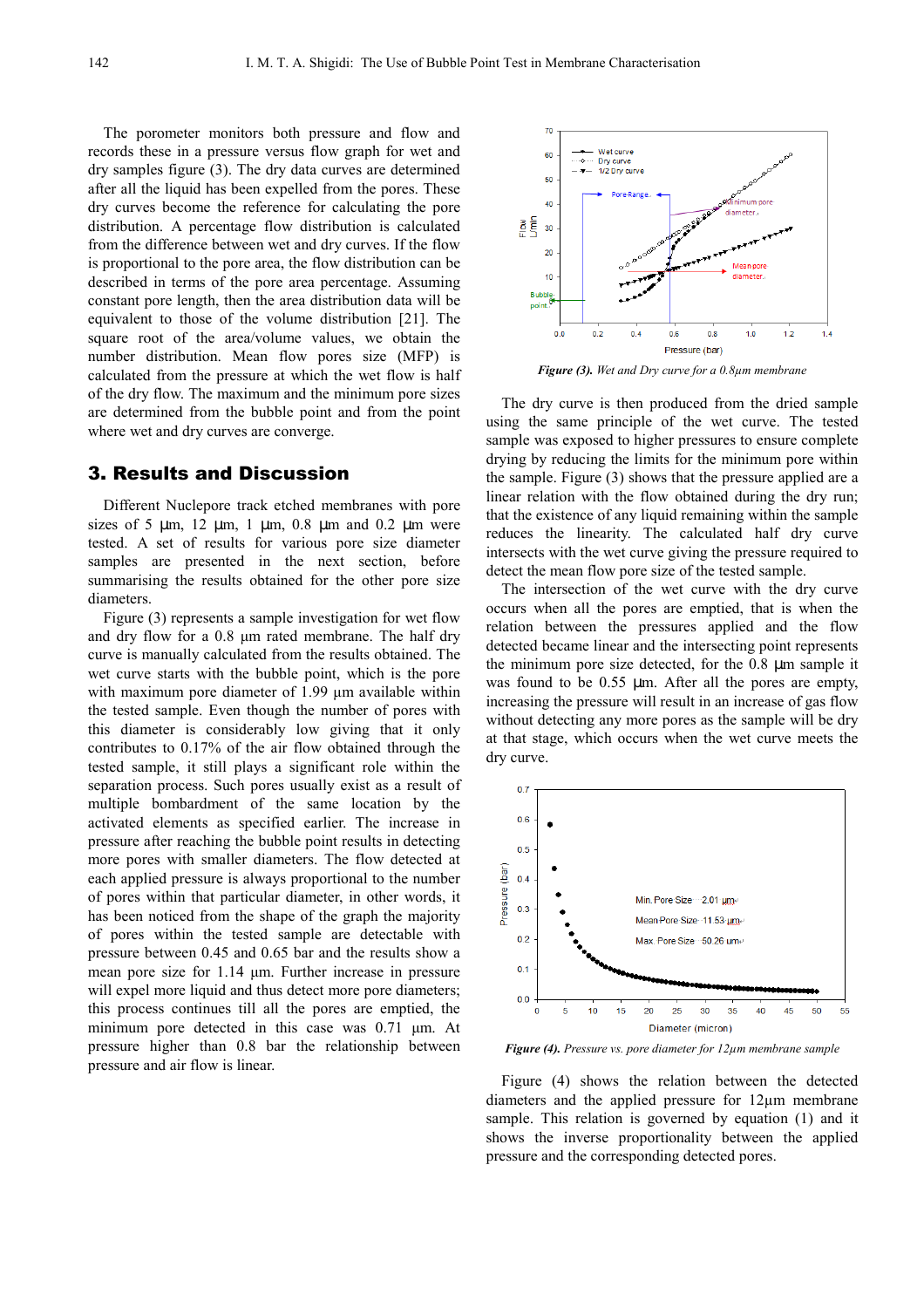

*Figure (5). Differential flow percentage through a 12µm membrane* 

The differential flow provides the percentage of flow passing through a particular pore diameter within the tested sample, Figure (5). This information is very helpful in providing an insight about the active pore diameters within the samples, in other words, the tested sample of 12  $\mu$ m may have pores with diameters of 25 µm for example, but the amount of flow passing through this size is almost negligible. This is also an indication about the pore size distribution as the presence of pores with this diameter in not common on the tested sample.

The porometer also provides the relationship between the sample's pore diameters and the cumulative flow percentage, Figure (6). This indicates the percentage amount of flow passing through the sample over the maximum to a particular pore diameter. From Figure (6) it has been noticed that the cumulative flow through the sample increases sharply between 9  $\mu$ m and 15  $\mu$ m pore diameters, this indicates a majority of pores within the tested sample at this range for a nominal sample of12µm membrane rated.



The differential pore numbers, Figure (7), shows the number of pores available within a particular diameter over a tested 25 mm diameter sample. From the cumulative flow and the differential pore number. It has been noticed that most of the air flow can be obtained between pore diameters ranging from 7  $\mu$ m to 12.5  $\mu$ m for the 12  $\mu$ m nominal rated membrane sample.

As mentioned previously a wide range of membrane samples were tested. The overall summary for the membrane characterisations obtained are given in Table (2).



*Figure (7). Differential pore diameter for 12* µ*m sample.* 

| Manufacturers' nominal rating Minimum flow pore diameter |           | Mean flow pore diameter | <b>Bubble point pore diameter</b> | Error         |
|----------------------------------------------------------|-----------|-------------------------|-----------------------------------|---------------|
| $(\mu m)$                                                | $(\mu m)$ | $(\mu m)$               | $(\mu m)$                         | $\frac{0}{0}$ |
| 12                                                       | 3.128     | 11.02                   | 29.753                            | 3.4           |
|                                                          | 3.105     | 4.964                   | 7.408                             | 2.9           |
|                                                          | 0.81      | 1.416                   | 1.231                             | 1.3           |
| 0.2                                                      | 0.175     | 0.211                   | 0.423                             |               |

*Table (2). Maximum, minimum and mean pore size diameters for different membrane samples.* 

### 4. Conclusions

In the case on hand, the bubble point test was considered for its simplicity, non-destructive nature as well as its similarity to expose the membrane into actual operating conditions, nonetheless its ability to providing comprehensive statistical data for the specifications of the membrane under investigation. From the results obtained and presented, the bubble point test has proven reliability in specifying the minimum, mean and maximum pore sizes for the tested track etched membrane and the results obtained were in good agreement with the manufacturers rating, in addition, the test also provided further characterising information about the pore size distribution and the differential numbers that are important in defining the membrane operational capabilities.

### References

- [1] Cheremisinoff Paul, N. (1995). Solids/liquids separation. Lancaster, Pa., Technomic
- [2] Calvo, J. I., A. Hernandez, et al. (1995). "Pore Size Distributions in Microporous Membranes: I. Surface Study of Track-Etched Filters by Image Analysis." Journal of Colloid and Interface Science 175(1): 138-150.